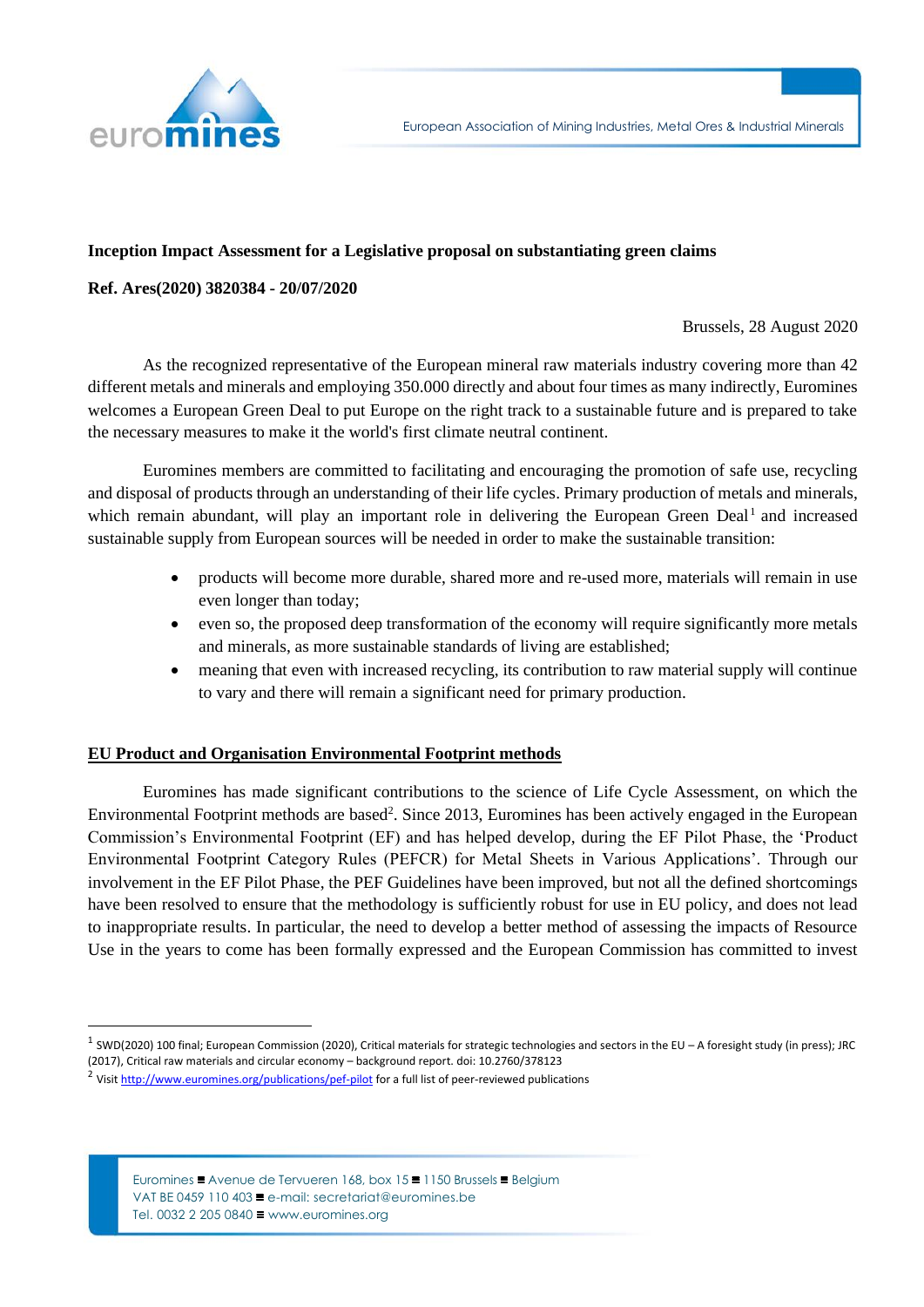

jointly with the industry in the development of an alternative approach to better quantify the potential for conservation of resources.

#### **Analysis of the potential options presented in the Inception Impact Assessment**

**Baseline**: No modification to the 2013/179/EU Recommendation establishing PEF/OEF methods and no further action:

A baseline option not to take any further action would be unacceptable to the mining industry, because it wouldn't solve the existing problem of EF methodology shortcomings identified during the PEF Pilot Phase that needs to be solved (e.g. eco-toxicity, human toxicity and resource use).

**Option 1**: Updating the 2013/179/EU Recommendation establishing PEF/OEF methods based on the outcome of the 2013-2018 Environmental Footprint Pilot Phase

Updating the 2013/179/EU Recommendation based on the outcome of the 2013-2018 pilot phase is **highly recommended**. However, it should also incorporate ready-made fixes arising from the EF Pilot Phase. Moreover, the European Commission should ensure that sound and robust data is available for EF users, by improving the EU datasets. These should comply with high quality data requirements and represent the state-of-the-art knowledge of industrial processes.

The vast experience gained during the EF Pilot Phase has led in many cases to sector-specific conclusions. For the Metals Sheets Pilot the following main outcomes were noted that have a direct impact on the EF Transition Phase discussions:

1. The Human Health Toxicity and Ecotoxicity have been removed temporarily from the EF impact categories considered in the analysis of the most relevant processes (previously called hot spot analysis), in comparison of products and in communication. The main reasons behind this decision were their underlying model shortcomings and significant uncertainty of results. In 2019, the JRC published a technical report with the new characterisation factors for the freshwater ecotoxicity and human health toxicity for organic chemicals, including a disclaimer about the non-appropriateness of the factor for metals and proposed to use a specific robustness factors for metals to mitigate their contribution compared to organics. However, this solution limits the impact of the categories in question and does not solve the problem as the impact of metals products remains not correctly assessed. We are looking forward to the future discussions during the EF Transition Phase to find an effective solution.

Euromines ■ Avenue de Tervueren 168, box 15 = 1150 Brussels = Belgium VAT BE 0459 110 403 **≡** e-mail: secretariat@euromines.be Tel. 0032 2 205 0840 **■** www.euromines.org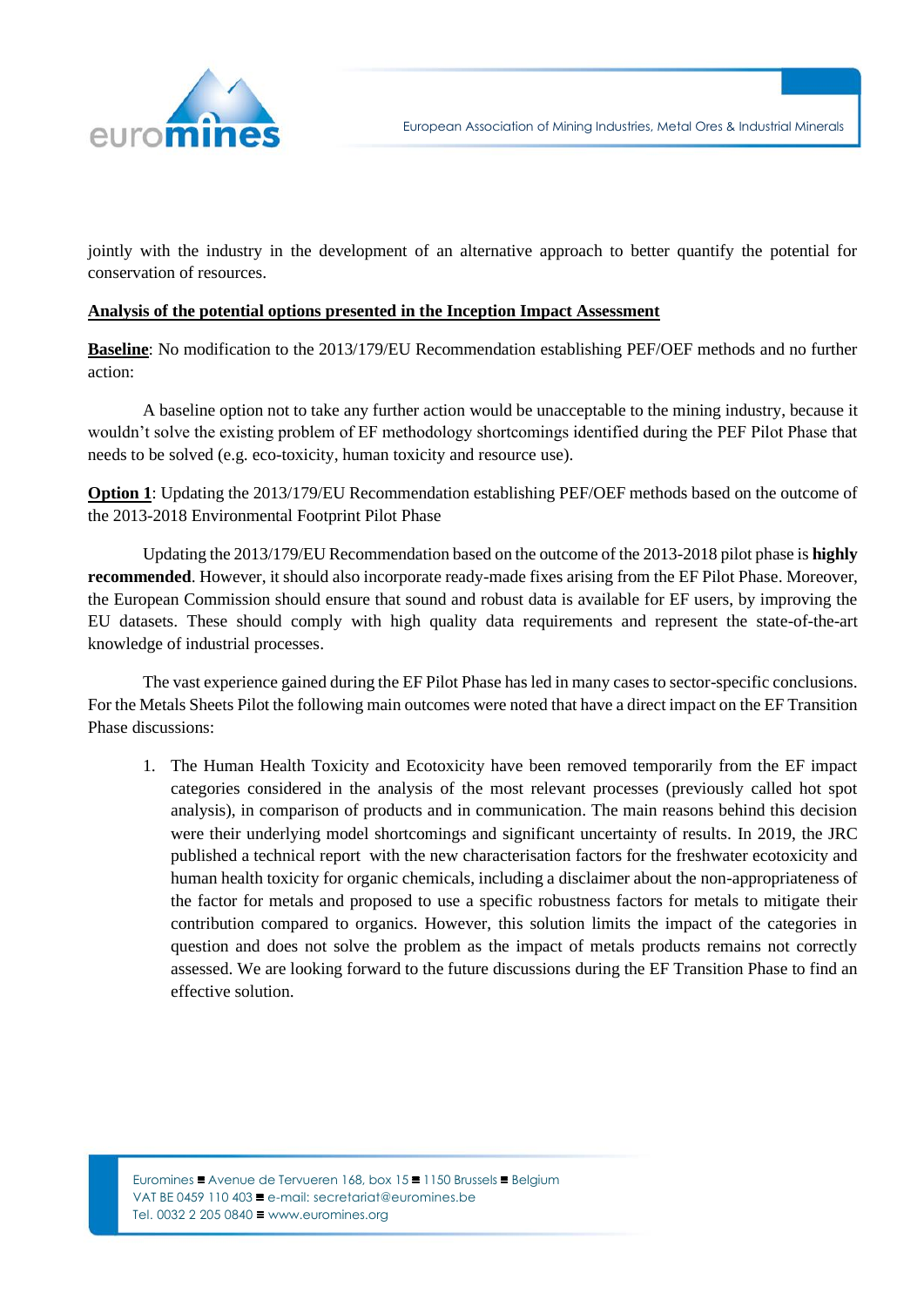

2. The Abiotic Depletion Potential  $(ADP)_{[Reserve\ Basel]}$  has been temporarily replaced by the  $ADP_{[Cnstal]}$ Content] and PEF Guidelines were changed in that sense. Two subsequent method development projects are now running in parallel: one by the European Commission Joint Research Centre<sup>3</sup> and the second by the metals and mining industries<sup>4</sup>. We strongly suggest that both approaches be explored in depth, considering also recent contributions of the EIT Raw Materials SUPRIM project<sup>5</sup> and the United Nations Life Cycle Initiative. In the meantime, the 2013/179/EU Recommendation must be updated as even the interim solution (ADP<sub>[Crustal Content]</sub>) gives misleading results unless and until its most recent update is adopted for PEF<sup>6</sup>.

**Option 2**: Establish a voluntary EU legal framework enabling companies to make green claims in accordance with the Environmental Footprint methods, as a complement to existing methods (developed by private or public entities, at national or international level).

Establishing a voluntary approach to make green claims in accordance with the Environmental Footprint methodology, as a complement to the existing other methods is the preferred way forward in the mid-term and only once the serious flaws revealed by the PEF Pilots are corrected. Benchmarking and comparison of products should be voluntary, and industry led. EF should be used to ensure a level playing field, by harmonising methodologies for substantiating environmental claims, and thus avoiding the proliferation of different methods and improving comparability. The methodology should complement existing life cycle assessment tools after essential developments are included and corrections are made (e.g. toxicity, ecotoxicity and resource use). Any legislative proposal on substantiating legal claims should be exclusively focussed on enforcing veracity of publicly communicated information.

**Option 3**: Establish an EU legal framework requiring companies making claims related to the impacts covered by the Environmental Footprint methods to substantiate them via the Environmental Footprint methods

Establishing a mandatory requirement for substantiating green claims based on the officially adopted PEFCRs and OEFCRs is not a preferred option as benchmarking and comparison of products should be voluntary

<sup>3</sup> JRC Technical Report *'Environmental Footprint: Update of Life Cycle Impact Assessment Methods–Ecotoxicity freshwater, human toxicity cancer, and non-cancer'*, Saouter E., Biganzoli F., Ceriani L., Versteeg D., Crenna E., Zampori L., Sala S., Pant R.;

https://publications.jrc.ec.europa.eu/repository/bitstream/JRC114227/jrc114227\_final\_online\_2020.pdf;

<sup>4</sup> Se[e https://www.linkedin.com/posts/euromines\\_circulareconomy-lca-resources-activity-6681935207605571584-ggrK](https://www.linkedin.com/posts/euromines_circulareconomy-lca-resources-activity-6681935207605571584-ggrK) for a brief description

<sup>5</sup> <http://suprim.eitrawmaterials.eu/project-results>

<sup>&</sup>lt;sup>6</sup> van Oers, L, Guinée, J B & Heijungs, R (2020) "Abiotic resource depletion potentials (ADPs) for elements revisited—updating ultimate reserve estimates and introducing time series for production data", The International Journal of Life Cycle Assessment, 25, 294-308 [\(https://link.springer.com/article/10.1007/s11367-019-01683-x#citeas](https://link.springer.com/article/10.1007/s11367-019-01683-x#citeas) )